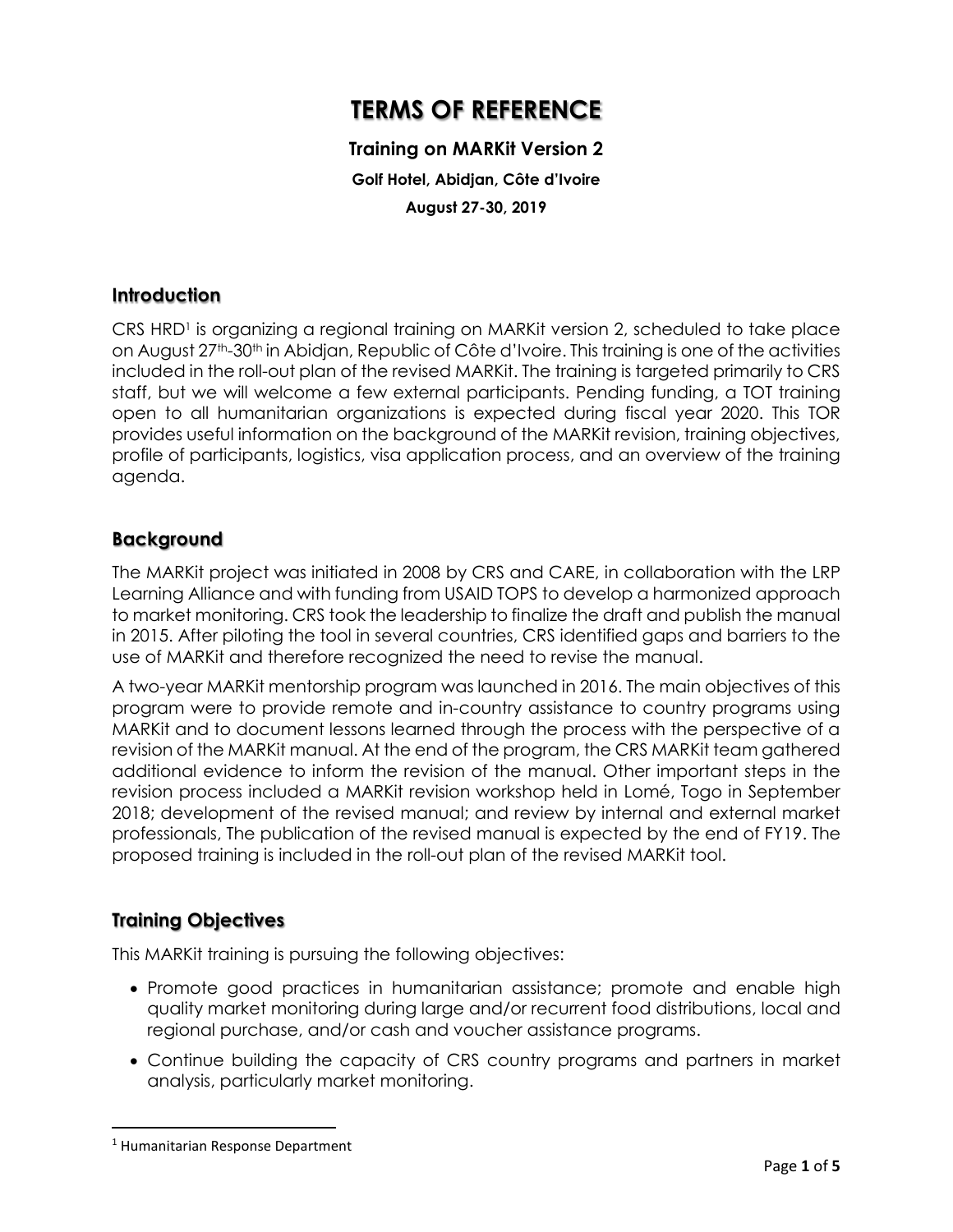• Start disseminating the revised MARKit; share with participants the lessons learned from the MARKit mentorship program and the main changes to the manual; enable them to learn content and apply the revised MARKit manual and the associated tools.

### **Profile of Participants**

This training will prioritize CRS and partners' staff. However, CRS will welcome few participants from other humanitarian organizations.

Staff eligible to attend the training include Emergency coordinators, Business Development Specialists, Database Managers and ICT4D Specialists, MEAL Coordinators, Cash and Voucher Assistance Project Managers and Officers, Market Project Managers and Officers, Supply Chain/Procurement Managers and Officers.

This training is not for Project Managers only. It is important to have staff such as Supply Chain Managers, Database Managers and ICT4D Specialists, MEAL Coordinators, etc. (who are likely to be involved in market monitoring activities).

The training will be conducted in English. No translation is expected. All participants should be able to participate in a training in English.

Priority should be given to the following staff:

- Staff from country programs that have large food distribution programs and/or continued cash and voucher assistance programs.
- Staff in current or upcoming projects that will use MARKit.

CRS country programs are encouraged to send partner staff meeting the profile outlined above.

#### **Expectations from Country Programs**

Past experiences have revealed that most participants in MARKit training have never had the opportunity to use the knowledge they gained during the training. Therefore, we expect that country programs who send their staff to the training will create opportunities for them to apply MARKit in their projects.

Practically, we expect country programs to include when relevant and appropriate, market monitoring in their programs, starting from the program design phase. They should consequently include market monitoring in the program budgets.

Supervisors and managers should be supportive of participants' initiatives related to market monitoring.

#### **Dates and venue of the training**

The training will take place from Tuesday through Friday, Aug 27th-30th, in Abidjan, Cote d'Ivoire.

Pending confirmation, the venue of the training is Heden Golf Hotel, Abidjan. The hotel address is: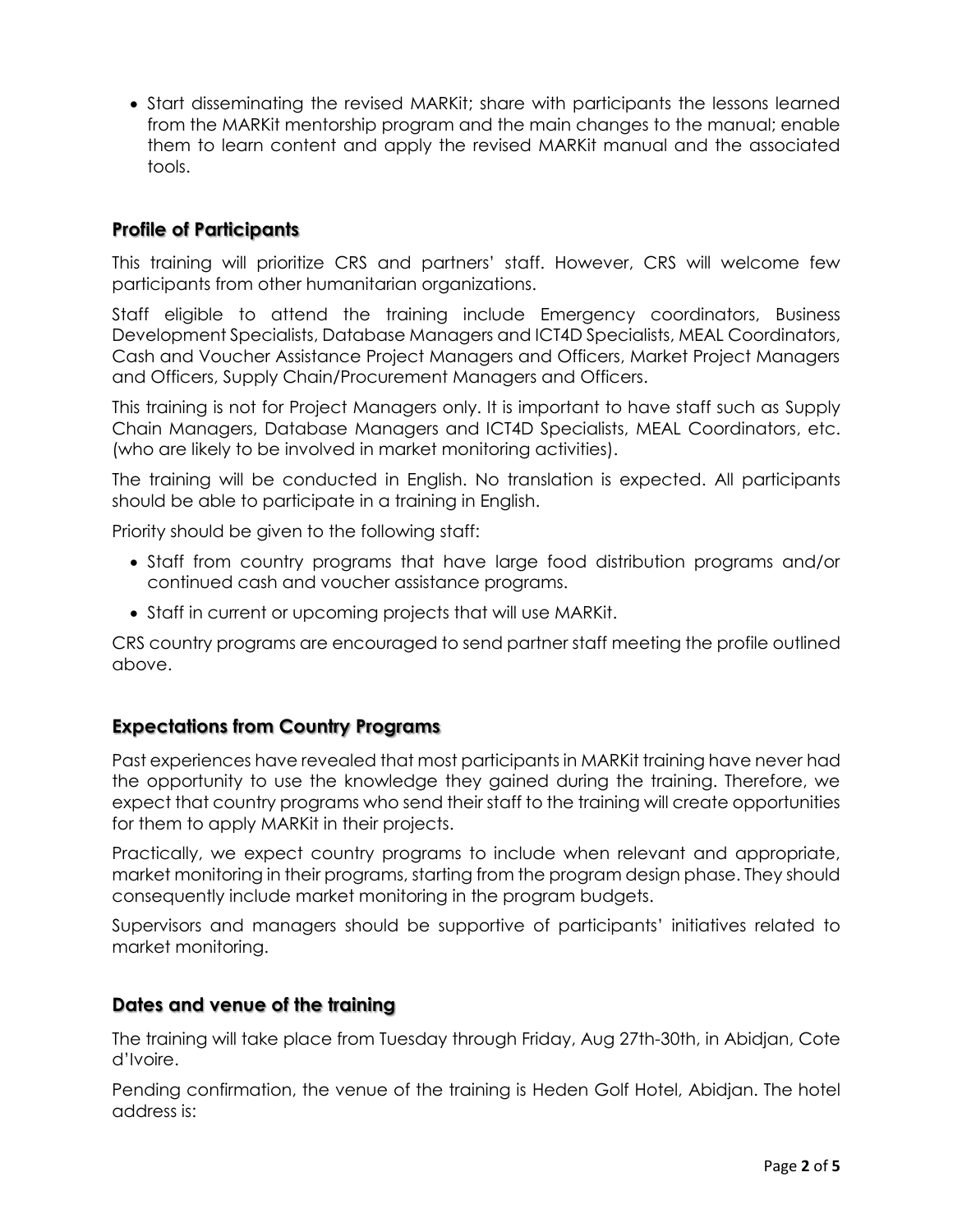Heden Golf Hotel Cocody Reviera Golf 08 B.P. 18 Abidjan Tel.: +225 22 43 10 44 / 66 66 33 15 Abidjan, Côte d'Ivoire.

For planning purposes, please be aware that the accommodation rate negotiated by CRS for WARO 2019 regional meeting was F CFA59,323 or approx. USD100 per individual per night.

## **Logistics**

Participants should plan to arrive in Abidjan no later than Monday, Aug 26<sup>th</sup> and depart from Abidjan on Friday, Aug 30<sup>th</sup> in the evening or Saturday, Aug 31st. Departures from Abidjan later than Saturday, Aug 31<sup>st</sup> should be justified (flight availability for example), otherwise concerned participants will be responsible for the costs associated.

Airport pick-up and drop off will be ensured by the hotel shuttle. Please pay attention to the sign "Golf Hotel" when exiting the airport.

In the unlikely event that you don't find the hotel shuttle at the airport, please call the hotel at ++225 22 43 10 44 / 66 66 33 15 or take a cab; the cost should not exceed F CFA 10,000 or approx. USD 20.

SharePoint will be created for the workshop. Relevant documents, particularly documents related to security, list of restaurants, key contacts, etc., will be posted there. Also, participants will be requested to fill a form on SharePoint where they will provide their travel information.

## **Visa Application**

Countries whose citizens are exempted from visa entry formalities in Cote d'Ivoire are:

ECOWAS<sup>2</sup> countries: Benin, Burkina Faso, Cap-Vert, The Gambia, Ghana, Guinea Conakry, Guinea Bissau, Liberia, Mali, Niger, Nigeria, Senegal, Sierra Leone, Togo.

Other countries not subject to the visa requirement: Central Africa Republic, Republic of Congo, Morocco, Mauritania, Seychelles Islands, Singapore, Chad, Tunisia, Philippines.

Countries that have signed agreements with the Republic of Cote d'Ivoire abolishing entry visa for official passports: South Africa, Austria, Brasilia, Gabon, Israel, Iran, Uganda.

E-visas are available here [https://snedai.com/e-visa/.](https://snedai.com/e-visa/) The application fee is 73 USD. A credit card is required. If you need a visa and you don't have access to a credit card, please arrange with your colleagues in your country program or email Kassoum Ouattara: [Kassoum.ouattara@crs.org](mailto:Kassoum.ouattara@crs.org) and/or Dina Brick: [geraldine.brick@crs.org.](mailto:geraldine.brick@crs.org)

Please note that you will be asked to download the following documents: (1) a scanned copy of your passport, (2) your flight reservation, (3) your letter of invitation or hotel reservation. We will provide a letter of invitation to participants.

 $\overline{a}$ 

<sup>&</sup>lt;sup>2</sup> Economic Community of West African States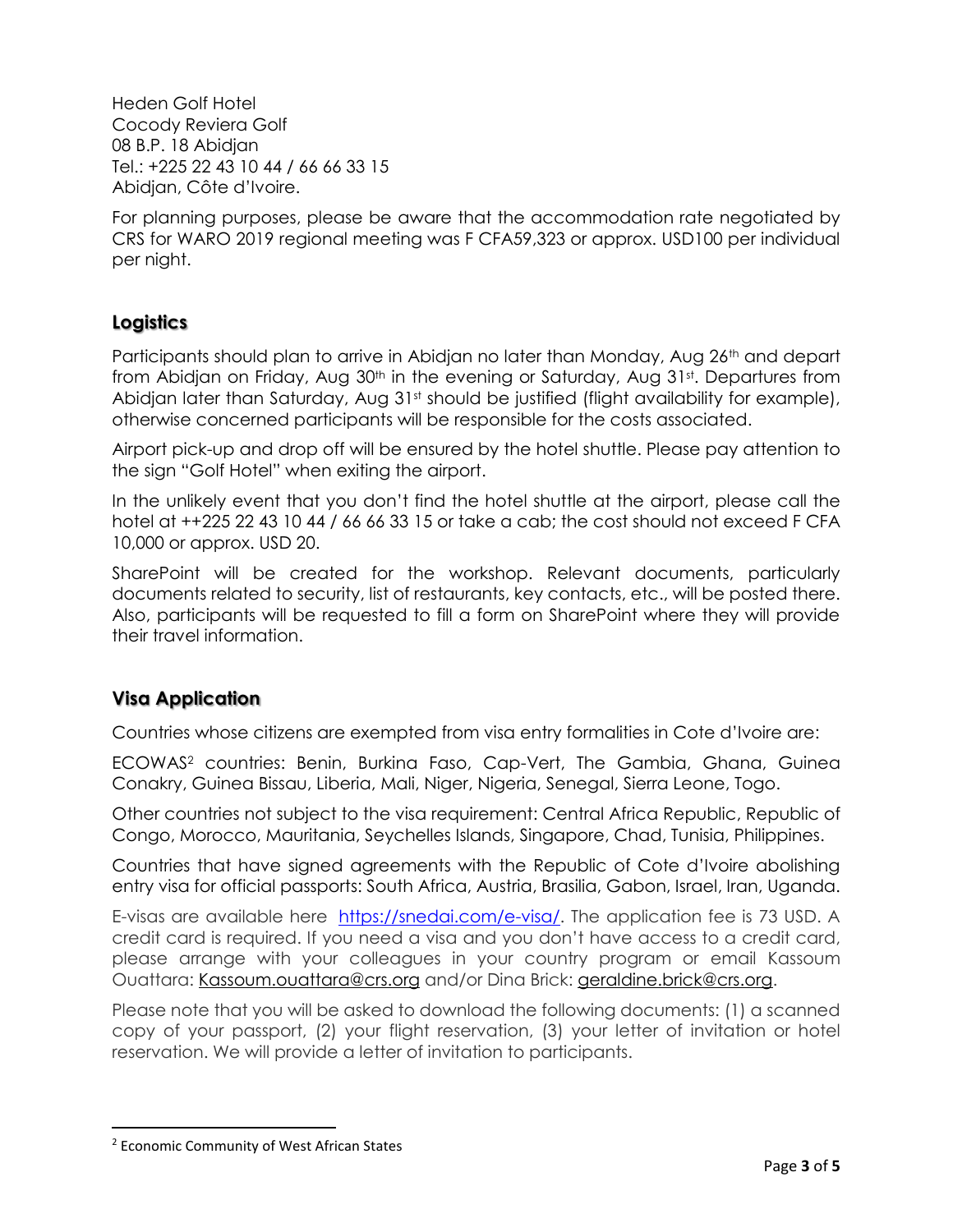You can also get a visa at the Ivorian Embassy in your country of residence. There is no guarantee that you can get the visa upon entry at the airport. Therefore, visas must be arranged before arrival, through the e-visa process or at the embassy.

## **Costs covered by CRS HRD**

CRS HRD will cover the following expenses for CRS participants:

- Airport pick-up/drop
- Accommodation in Abidjan
- Lunch during the training, on Aug  $27<sup>th</sup>$   $30<sup>th</sup>$
- Coffee breaks
- Training material
- Printing MARKit manual (if the publishable version of the manual is available)

CRS will cover lunch, coffee breaks and airport pick-up/drop for participants from other organizations. Those participants should plan to pay for their accommodation.

## **Costs covered by Country Programs**

CRS country programs are expected to cover the following costs:

- Air ticket
- Per diem (lunch will be provided during the training days)
- Visa application fee
- Other travel expenses not listed here.

## **Key Dates**

TOR sent to DRD/PQs and DRD/MQs by Friday, June 28<sup>th</sup>.

DRD/PQs share the list of their proposed participants by Friday, July 12<sup>th</sup>.

Final list of participants communicated to DRD/PQs by Friday, July 19th.

Participants secure their visas (if required) and submit their travel information on the workshop SharePoint by Friday, August 9th.